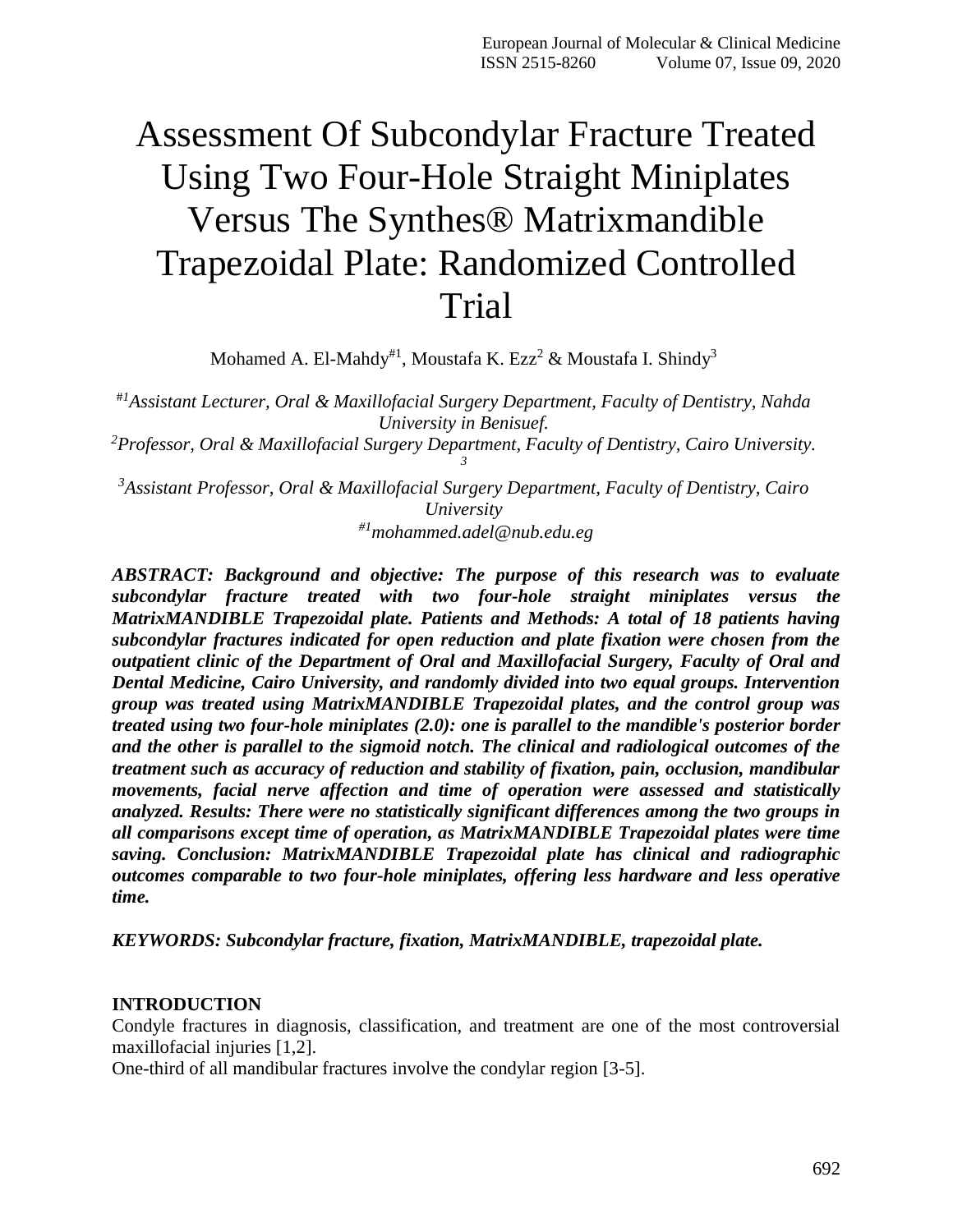The anatomical level of the fracture is among the most common classifications: condylar head, neck, and base[6,7]; large fractures with little bone accessible for fixation are typically nonsurgically handled, while low displaced fractures are mostly surgically handled by reduction and stable internal fixation [1].

The primary focus changed somewhat from the open versus closed treatment discussion to more particular surgical issues [8].

Concepts for rigid internal fracture fixation have changed significantly over the last decade in the condylar area (base, middle, high neck and head) [9], however the question of how best to stabilize the reduced fracture is still open [10].

Therefore as originally suggested, adaptation of a single four-hole miniplate did not offer dynamic osteosynthesis and resulted in fracture of the plate during function [11]. The fulfilment of dynamic osteosynthesis was accomplished by two plates fixation (one miniplate parallel to condylar axis and the second miniplate parallel to mandibular notch); where single plate parallel to condylar axis is utilized to minimize fracture and second plate parallel to mandibular notch offers dynamic osteosynthesis [12].

However it is difficult to adapt two miniplates in the condylar axis region and demonstrating longer operating time due to constriction of condylar neck [13].

Four screws can also be difficult to insert in the smaller condylar segment and can be particularly challenging for the condylar fracture in minimally invasive approaches [14].

Previous studies demonstrating the use of two miniplates in subcondylar fractures reported percentages of facial nerve affections [15-17].

Another plating system was proposed; SYNTHES<sup>®</sup> Matrix MANDIBLE trapezoidal plates(Synthes 1301 Goshen Parkway, West Chester, Pa19380) that meets the criteria of two single straight miniplates with reduced hardware thus provides lower rate of infection , loosening of screws and requires reduced exposure & less operating time, thus preventing facial nerve damage as compared to two four hole straight miniplates [13].

The aim of this study is to assess subcondylar fracture treated using the two four-hole straight miniplates versus the Matrix MANDIBLE Trapezoidal plate.

# **PATIENTS AND METHODS**

Eighteen patients (10 male & 8 female) with unilateral subcondylar fracture alone or along with other concomitant fractures, which required open reduction and rigid fixation of the subcondylar fracture and any other concomitant fractures were chosen from the outpatient clinic of the Department of Oral and Maxillofacial Surgery, Faculty of Oral and Dental Medicine, Cairo University.

#### **Inclusion and Exclusion Criteria**

# **Inclusion criteria were:**

- 1) Age of a patient over 18 years of age.
- 2) Patient's consent to participate.
- 3) Subcondylar fracture with obvious displacement of the condylar and/or shortening of the height of the mandible's ascending ramus.
- 4) Sufficient dentition to reproduce the occlusal relationships.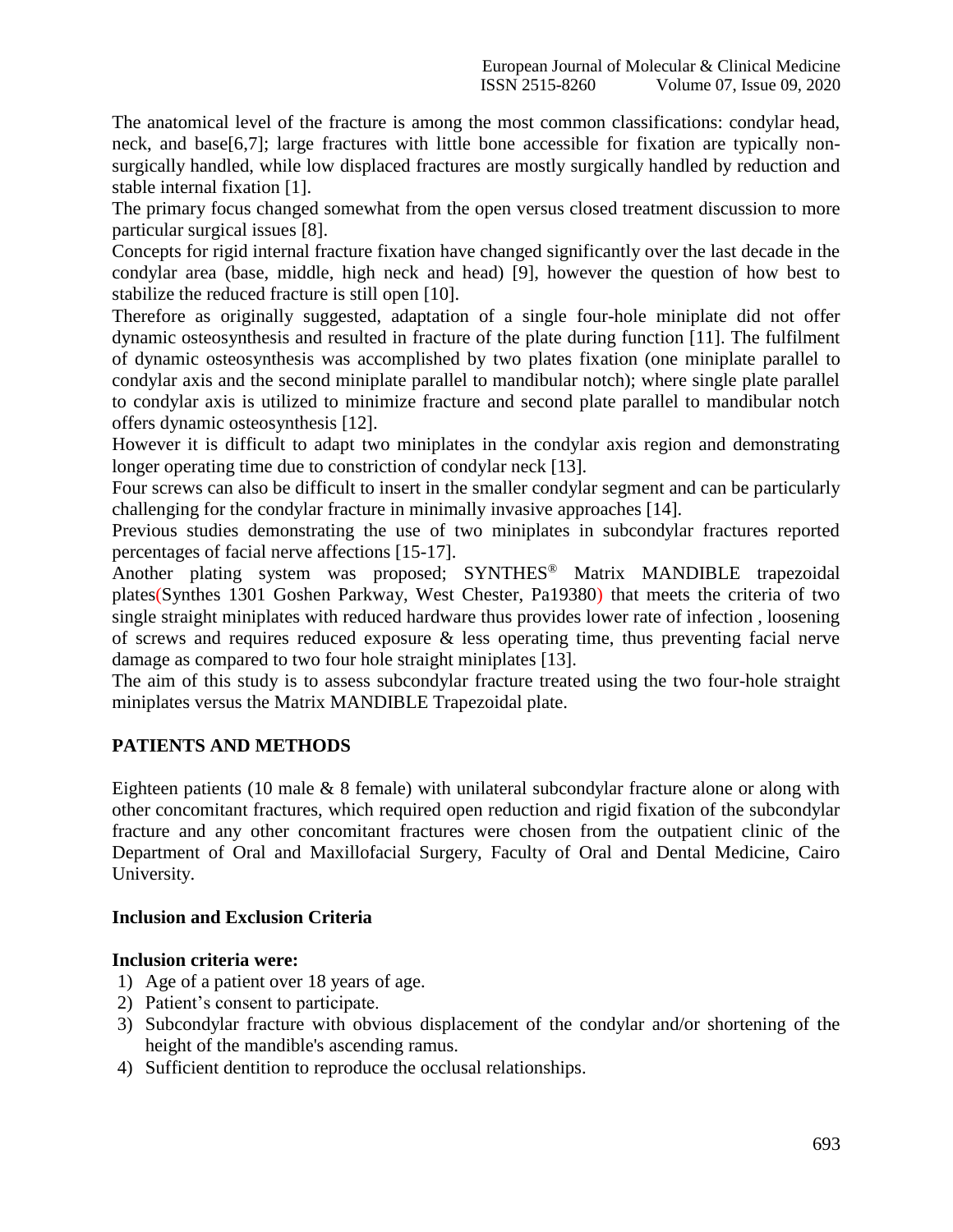## **Exclusion criteria were:**

- 1) Low fractures of subcondylars without apparent displacement.
- 2) 2) Non-successful prior surgery.
- 3) Previous history of temporomandibular joint dysfunction.

#### **Grouping of the patients**

Patients were divided into 2 groups; 9 patients each: Control Group: underwent open reduction & internal fixation under general anesthesia using double 4-hole straight miniplates. Intervention Group: underwent open reduction & internal fixation under general anesthesia using 4-hole synthes trapezoidal plate.

#### **Preoperative Assessment**

• Detailed Medical History.

# **Clinical Examination: done to check for:**

- 1) Occlusal derangement.
- 2) Maximal Inter-incisal opening (MIO).
- 3) Deviation of the mandible on opening.
- 4) Concomitant mandibular fractures.

## **Radiographic Assessment:**

Patients of both groups were subjected to standard orthpantomograms to measure the loss of height of the ramus as follows:

- 1) Through both gonial angles, a reference line was drawn.
- 2) The perpendicular distance among the condyle's topmost point and the reference line was measured.
- 3) The difference was used as a measure of the difference in ramus length among the nonfractured and the fractured sides (loss of ramus height) [18] (Fig.1).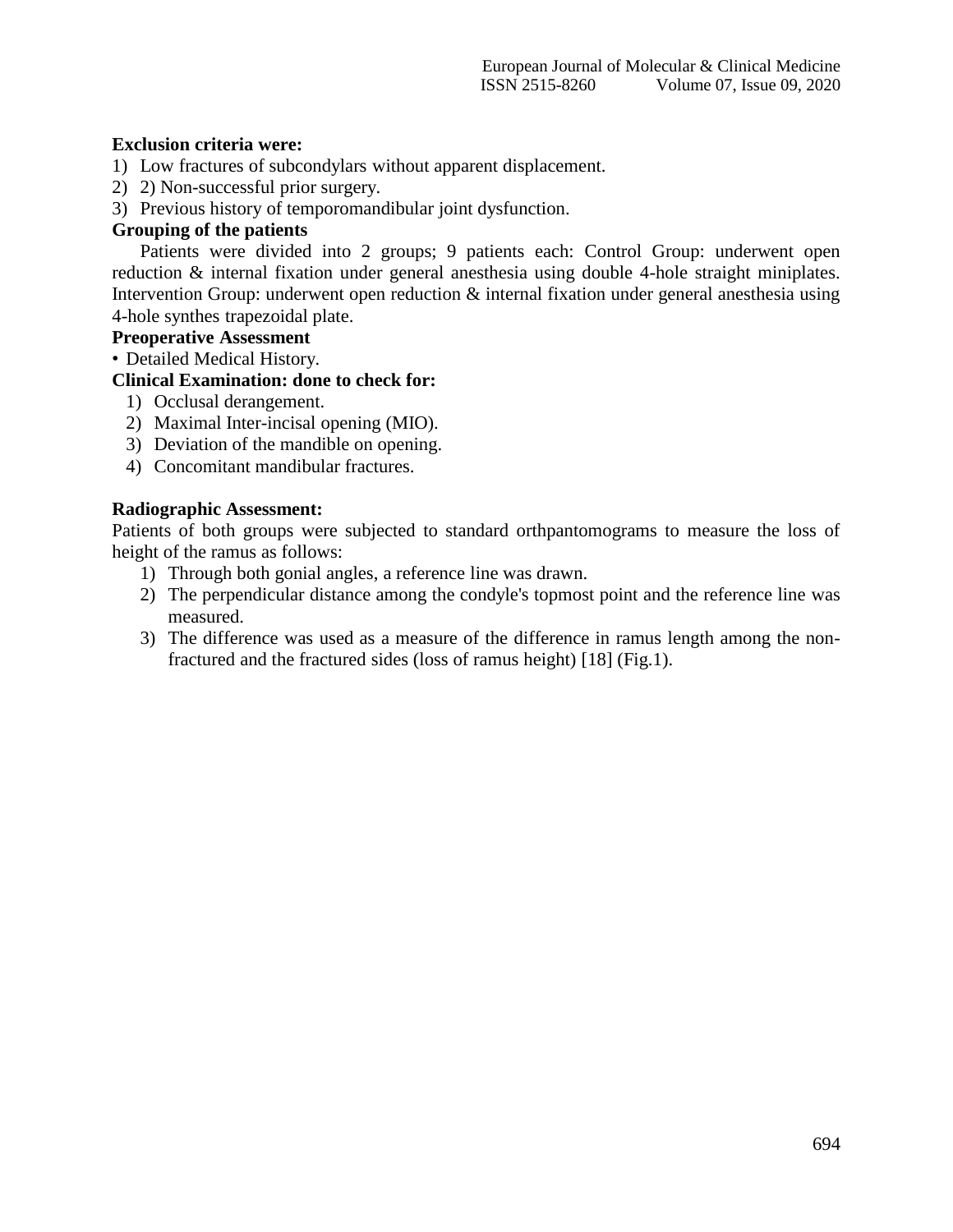



#### **Surgical Procedures**

In all procedures operating time was calculated. Intermaxillary fixation was performed using Erich arch bars or IMF screws and 0.5 stainless steel wires.

A Blair (Modified Risdon or retromandibular) incision was used. A skin incision about 3 - 4 cm long, was marked 2 cm below and posterior to the inferior border of the mandible. Dissection through the subcutaneous tissue was conducted following skin incision in all directions, enabling exposure of the posterior fibers of the platysma muscle. Until the pterygomasseteric sling and the periosteum were encountered, the dissection was carried out towards the posterior border of the ramus. An incision was made through the pterygomasseteric sling using diathermy. A subperiosteal dissection using a periosteal elevator was performed allowing the approach and exposure to the angle of the mandible and the lateral part of the ramus extending to the sigmoid notch were a sigmoid retractor was applied. In the control group, two 2.0 mm straight four-hole titanium miniplates were used to fix the fracture where one miniplate was positioned parallel to condylar axis and a second miniplate parallel to sigmoid notch. In the intervention group, the fracture was fixed using a 1.0 mm Matrix Mandible trapezoidal four-hole subcondylar plate. Two screws were placed in the ramus and two screws in the fractured condylar segment (Fig.2).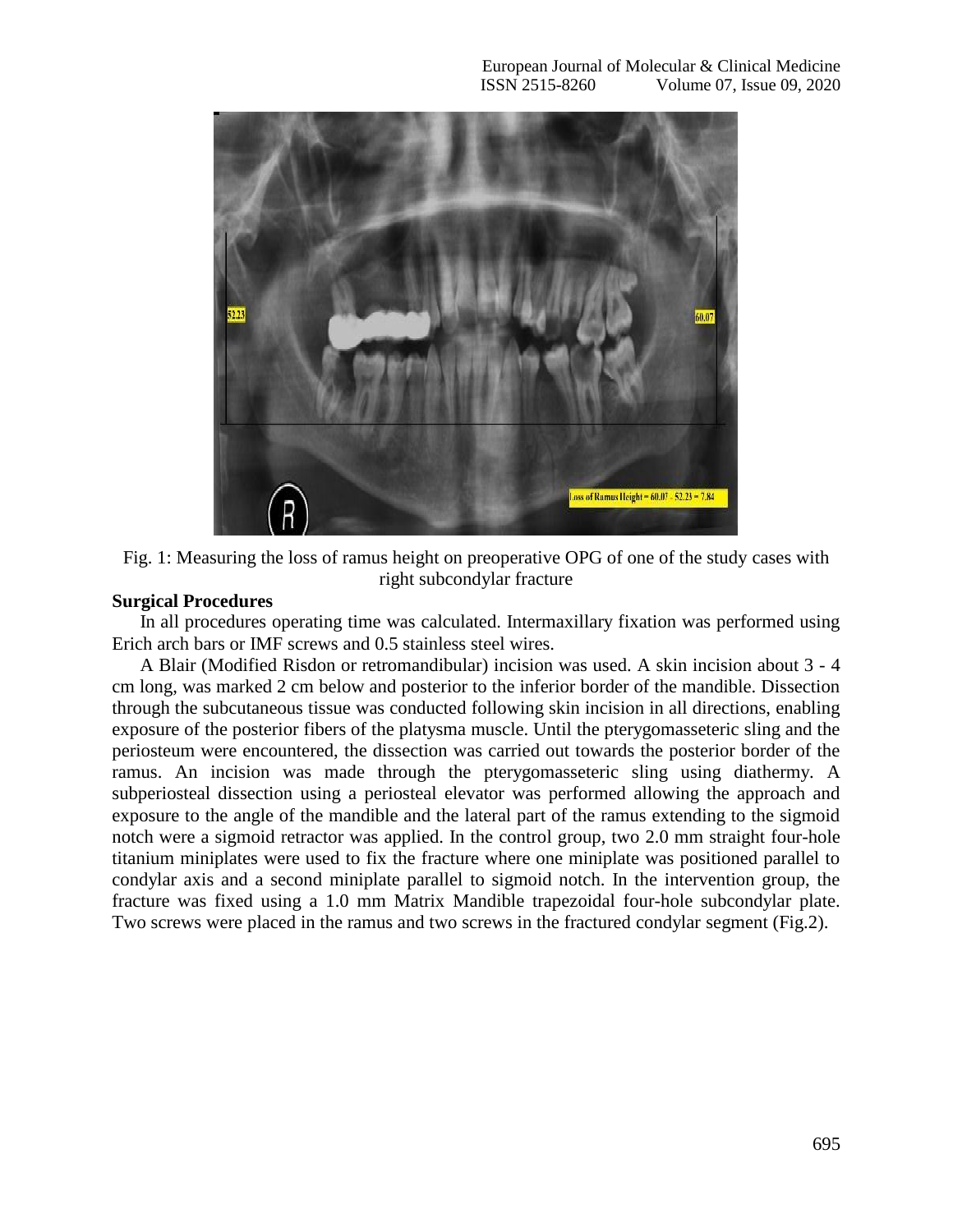

Fig. 2: (a) Incision marking, (b) Subcutaneous Dissection, (c) Exposure of the fracture line, (d) Two straight 4-hole miniplates fixation, (e) MatrixMandible trapezoidal subcondylar plate fixation

#### **Postoperative Care**

Tight elastics were applied on the already placed arch bar or IMF screws for 3-4 days and then followed by guiding elastics for minor correction of the occlusion.

Analgesics, anti-inflammatory drugs, antibiotics, and antiseptic mouthwash were used for 5 days postoperatively. Skin sutures were removed 1 week postoperatively.

Patients have been advised to stay for 4-6 weeks on a soft diet to avoid any undue forces to the reduction site. Mouth opening exercises performed for 6 to 8 weeks.

#### **Postoperative clinical assessment**

Patients were clinically evaluated at weeks 1 (T4), 2 (T5), 4 (T6), 8 (T7), 12 (T8) and 24 (T9) postoperatively to check for:

- 1) Facial nerve Affections were assessed clinically using the House-Brackman grading system (Table 1).
- 2) Occlusion was carefully inspected to check for any gross occlusal derangements.
- 3) Maximal interincisal opening (MIO) using a ruler.
- 4) Deviation of the mandible to the right or left.
- 5) Pain using a visual analogue scale (0-100).

#### **Postoperative radiographic assessment**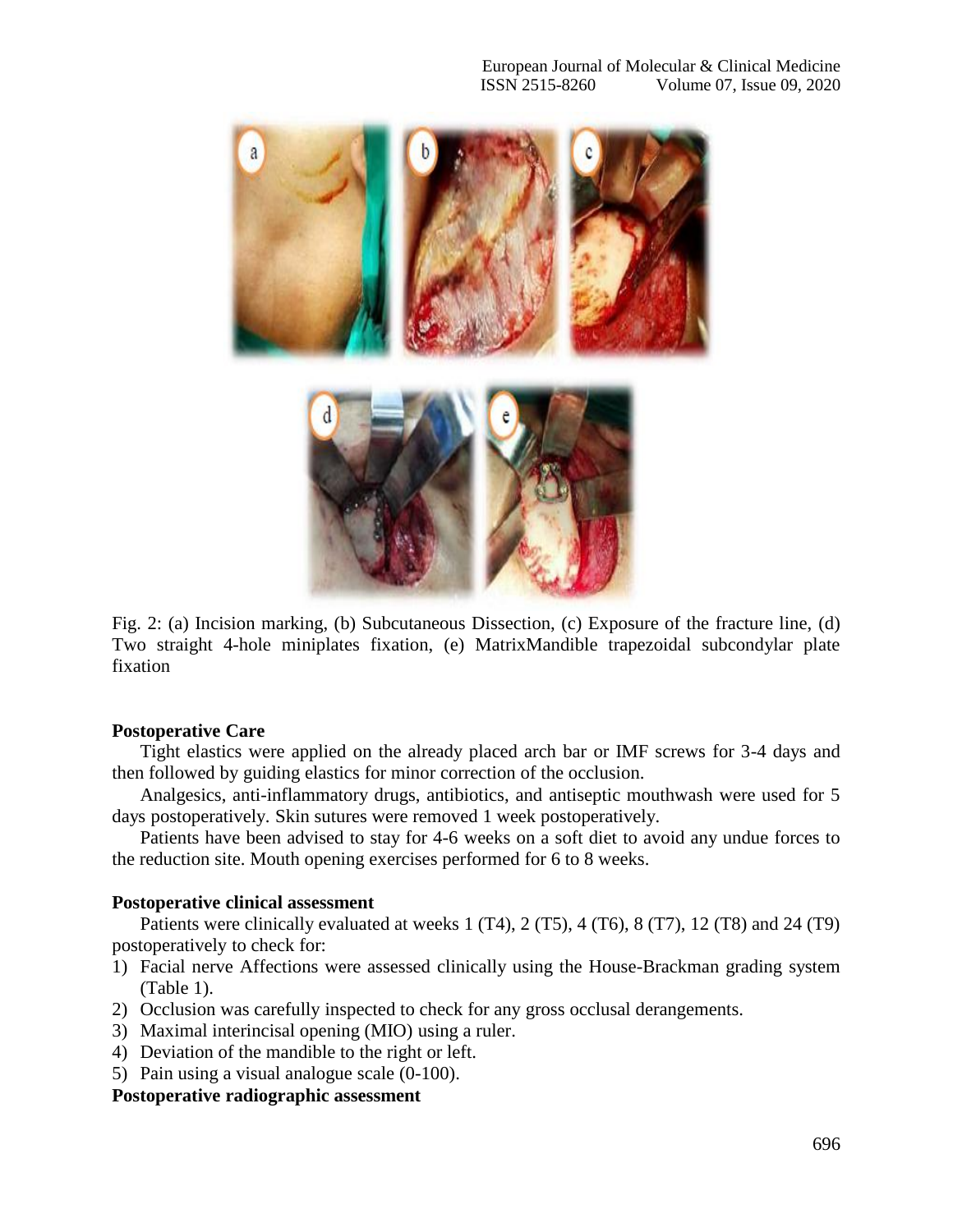- 6) At the 2nd day after surgery (T3) and at 6 months (T9), a Computed tomography was taken to check for the accuracy of reduction and stability of fixation (Fig.3).
- **Table 1:** House-Brackman Grading System(House JW, Brackmann DE: Facial nerve grading system. Otolaryngol Head Neck Surg 1985, 93:146–147.)

| <b>Grade</b>            | <b>Description</b>   | <b>Characteristics</b>                                                                                                                                                                                                                    |  |  |  |  |
|-------------------------|----------------------|-------------------------------------------------------------------------------------------------------------------------------------------------------------------------------------------------------------------------------------------|--|--|--|--|
| I                       | Normal               | Normal facial function in all branches of the nerve.                                                                                                                                                                                      |  |  |  |  |
| $\Pi$                   | Slight               | Gross: Slight weakness at close examination, slight synkinesis.<br>At rest: Normal tone & symmetry.<br>Motion:<br>Mouth: Slight asymmetry.                                                                                                |  |  |  |  |
| Ш                       | Moderate             | Gross: Obvious facial asymmetry, but not disfiguring. Synkinesis is<br>obvious, but not severe. Hemi-facial spasm or contracture may occur.<br>At rest: Normal tone & symmetry.<br>Motion:<br>Mouth: Slight weakness with maximum effort. |  |  |  |  |
| IV                      | Moderately<br>Severe | Gross: Asymmetry disfigures and/or manifests facial weakness.<br>At rest: Normal tone & symmetry.<br>Motion:<br>Mouth: Asymmetrical with maximum effort.                                                                                  |  |  |  |  |
| $\overline{\mathbf{V}}$ | Severe               | Gross: Only slight, barely noticeable, movement.<br>At rest: Asymmetrical facial appearance.<br>Motion:<br>Mouth: Slight movement.                                                                                                        |  |  |  |  |
| VI                      | Total                | No facial function.                                                                                                                                                                                                                       |  |  |  |  |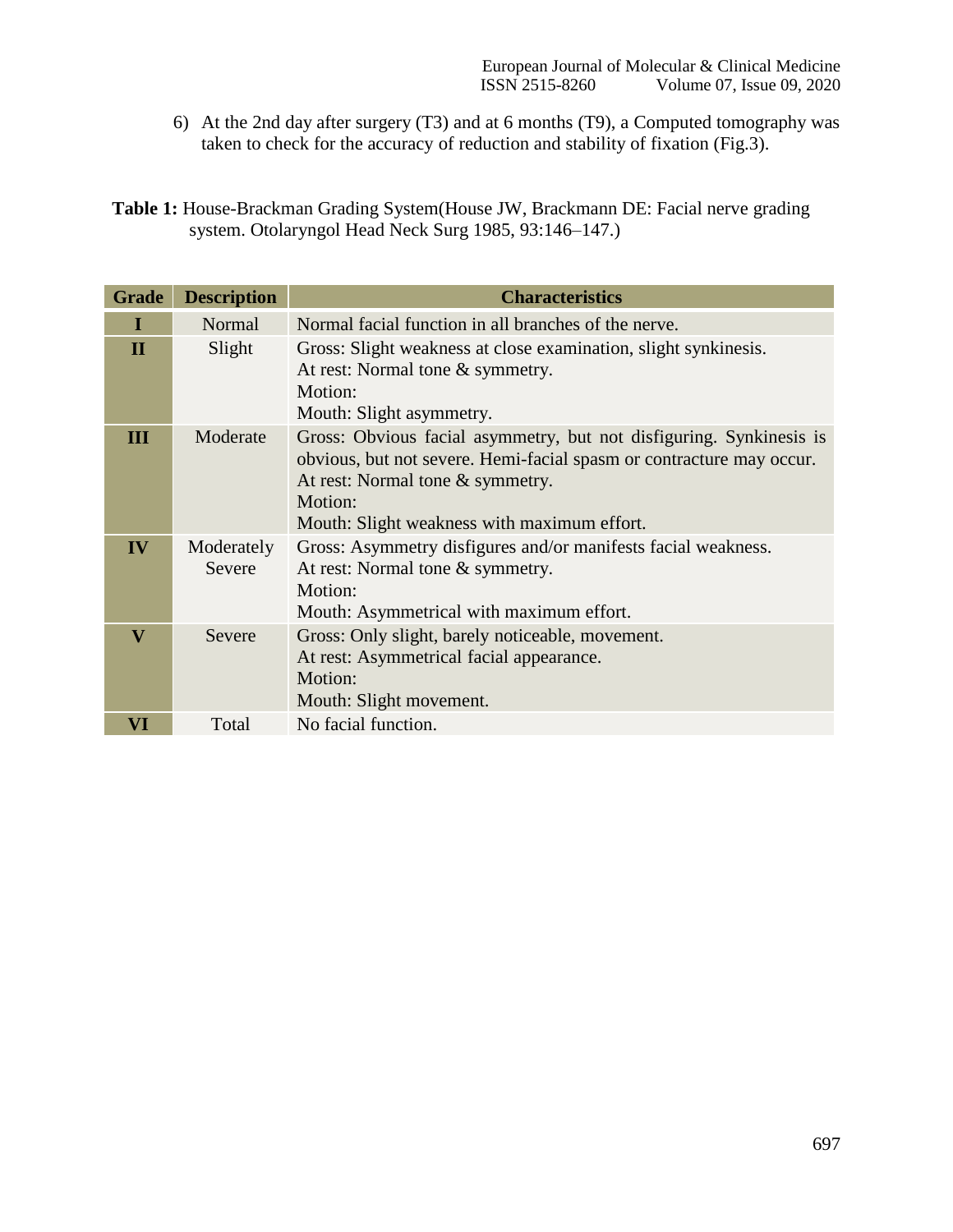

Fig. 3: (a) 3D CT of one of the intervention cases 2 days postoperative, (b) 3D CT of the same intervention case 6 months postoperative, (c) 3D CT of one of the control cases 2 days postoperative, (d) 3D CT of the same control case 6 months postoperative **RESULTS**

The study included 18 patients, 10 males  $(4$  interventions  $\&$  6 controls) and 8 females  $(5)$ interventions & 3 controls). For the 18 included patients ages ranged from 18 - 40 years with a mean of 29 years. The most prevalent etiology in our study was road traffic collisions (77.8%). Time elapsed since injury recorded means of 13.89 hours and 15.89 hours in intervention and control groups respectively.

# **Preoperative clinical records**

Occlusion was deranged preoperatively in all patients. Maximum interincisal opening (MIO) recorded means of 13 mm & 15.11 mm for intervention and control groups respectively. Of the 18 patients included in the study, there was lateral deviation on opening to the fracture side in 15 patients, while only 3 patients showed no lateral deviation on opening. Concomitant mandibular fractures were found in 15 patients, while only three patients had isolated subcondylar fractures. Pain scores recorded means of 60 & 61.11 in intervention and control groups respectively (Table 2).

Table 2: Frequency (N) and percentage (%) for occlusion derangement, lateral deviation on opening and concomitant mandibular fractures as well as mean (SD) MIO and pain (VAS) for intervention and control groups preoperatively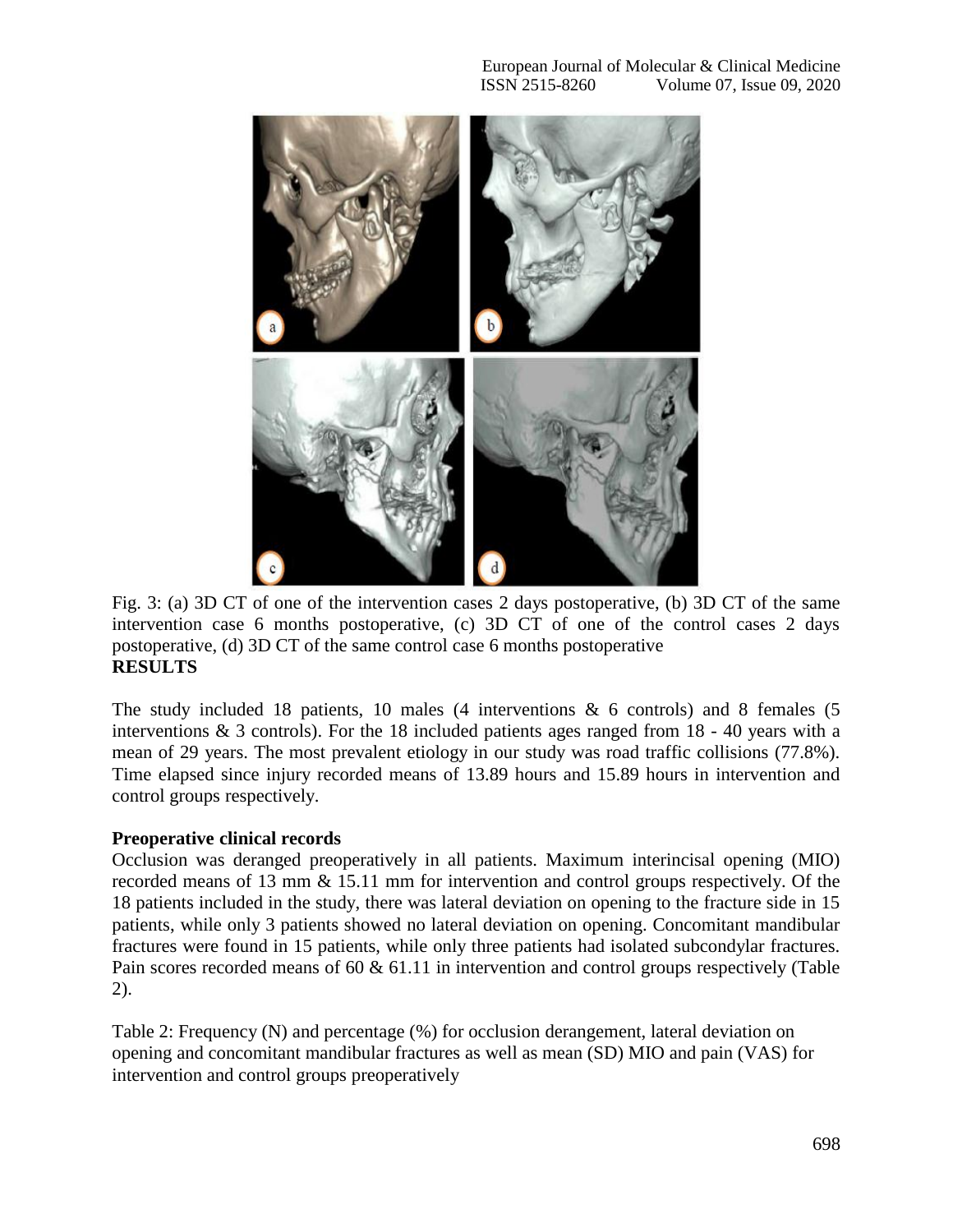European Journal of Molecular & Clinical Medicine ISSN 2515-8260 Volume 07, Issue 09, 2020

|                     |                                      |                     | Intervention   |         | Control        |         | p-value            |
|---------------------|--------------------------------------|---------------------|----------------|---------|----------------|---------|--------------------|
| Preop.              | Occlusal                             | No                  | $\overline{0}$ | $0.0\%$ | $\overline{0}$ | $0.0\%$ | 1.00               |
| Clinical<br>Records | Derangement<br>$[N(\%)]$             | Yes                 | 9              | 100.0%  | 9              | 100.0%  | <b>NS</b>          |
|                     | <b>MIO</b><br>$(Mean \pm SD)$        |                     | 13.0           | 4.1     | 15.1           | 4.2     | 0.303<br><b>NS</b> |
|                     | Lateral<br>Deviation<br>[N(%)]       | No                  | 2              | 22.2%   | 1              | 11.1%   | 0.796<br><b>NS</b> |
|                     |                                      | Yes<br>(to Left)    | $\overline{4}$ | 44.4%   | 5              | 55.6%   |                    |
|                     |                                      | Yes<br>$(to$ right) | 3              | 33.3%   | 3              | 33.3%   |                    |
|                     | Concomitant<br>Injuries<br>$[N(\%)]$ | No                  |                | 11.1%   | $\overline{2}$ | 22.2%   | 0.730              |
|                     |                                      | Yes                 | 8              | 88.9%   | 7              | 77.8%   | <b>NS</b>          |
|                     | Pain (VAS) (Mean $\pm$ SD)           |                     | 60.0           | 12.2    | 61.1           | 11.6    | 0.847<br><b>NS</b> |

# **Postoperative clinical records**

## **Operation Time:**

The trapezoidal miniplate group demonstrated significantly shorter mean operation time (2:21 hours) than the two straight miniplates group (2:37 hours) (Fig.4a).

## **Reduction of Displacement:**

The anatomic reduction of the subcondylar area was perfect in all cases in the immediate postoperative (T3) period as well as 6 months postoperatively (T9).

# **Facial Nerve Functionality (House-Brackman Grading):**

The intervention group demonstrated non-significantly lower facial nerve affections than the control group during the first three months postoperatively with no more than grade II affection in both groups. After three months of surgery all cases of both groups demonstrated complete facial nerve functionality (100%) (Fig.4b).

#### **Occlusion:**

None of the 18 patients had malocclusion postoperatively, however 5 patients had mild occlusal disharmonies immediately postoperative that were easily managed with selective grinding.

# **Lateral Deviation on Opening:**

None of the 18 patients demonstrated postoperative lateral deviation on opening.

#### **Pain:**

Pain was normally experienced after surgeries then it decreased significantly after one week recording a mean of 33.33 in both groups then starting to subside gradually till it disappears completely by the postoperative 8th week (Fig 4c).

# **Maximum interincisal opening (MIO):**

At two months postoperatively, the mean MIO in all our patients was nearly maximum (44.94 mm) (Fig.4d).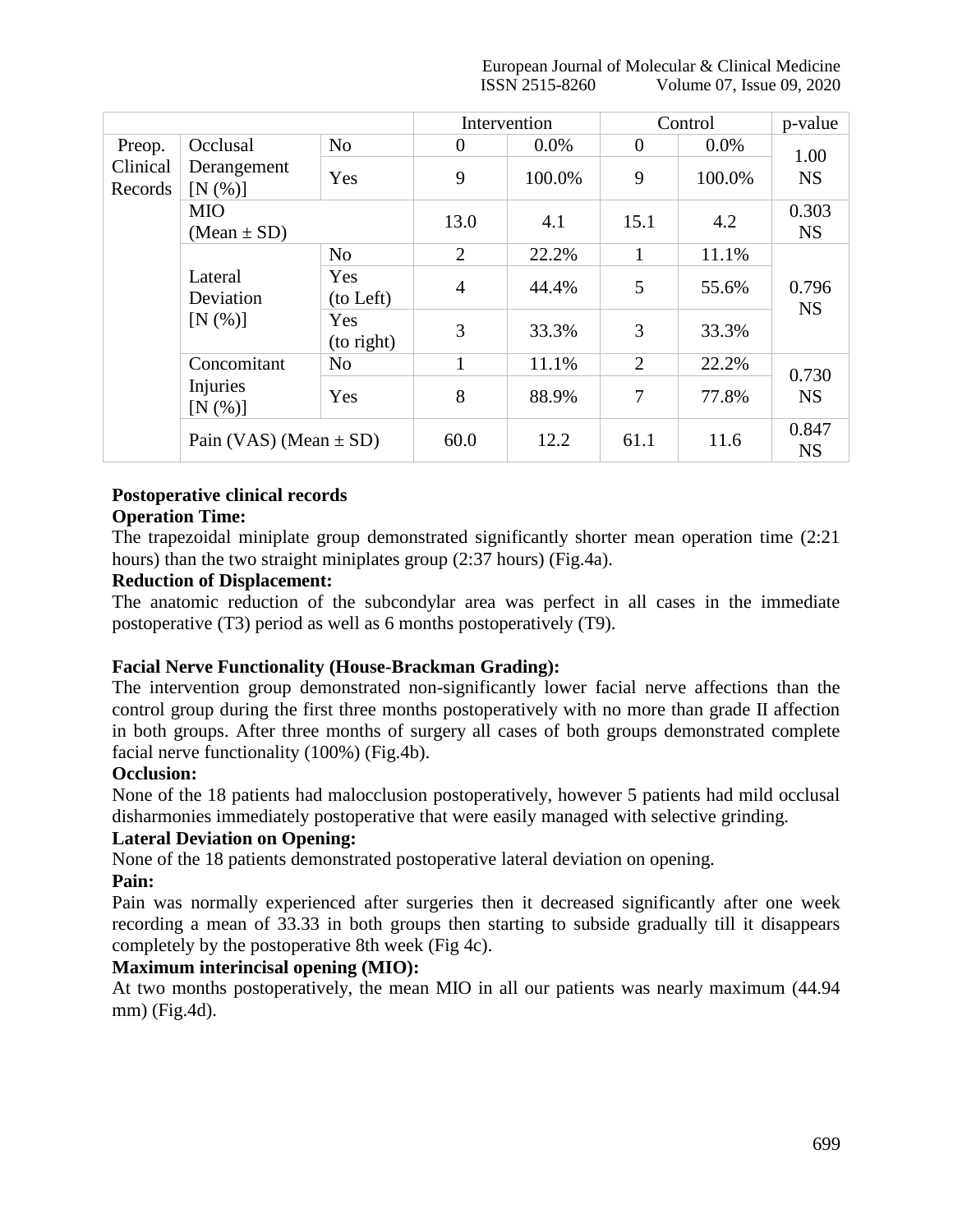

European Journal of Molecular & Clinical Medicine ISSN 2515-8260 Volume 07, Issue 09, 2020

Fig. 4: (a) Bar chart showing mean operation time in intervention and control groups, (b) Stacked bar chart showing facial nerve functionality in intervention and control groups, (c) Line chart showing reduction in pain (VAS) for intervention and control groups, (d) Line chart showing increase in mean MIO (mm) for intervention and control groups

# **DISCUSSION**

Condylar injuries are often a topic of debate and dispute between maxillofacial subjects [19]. 11- 16 % of all facial fractures [20] and 30-40 % of mandibular fractures represent such trauma. [21,22]. Conventionally managed through closed therapy approaches, this type of fracture has not escaped the attention of clinicians seeking to obtain better and more consistent results by ORIF techniques [23].

For subcondylar fractures, the optimal surgical method for ORIF should have sufficient access, be less invasive, perform quickly, provide minimum morbidity and be correlated with minimal possible complications. It is possible to broadly divide surgical approaches into intraoral and extraoral. Technically, the intraoral approach is more demanding, requiring endoscopes,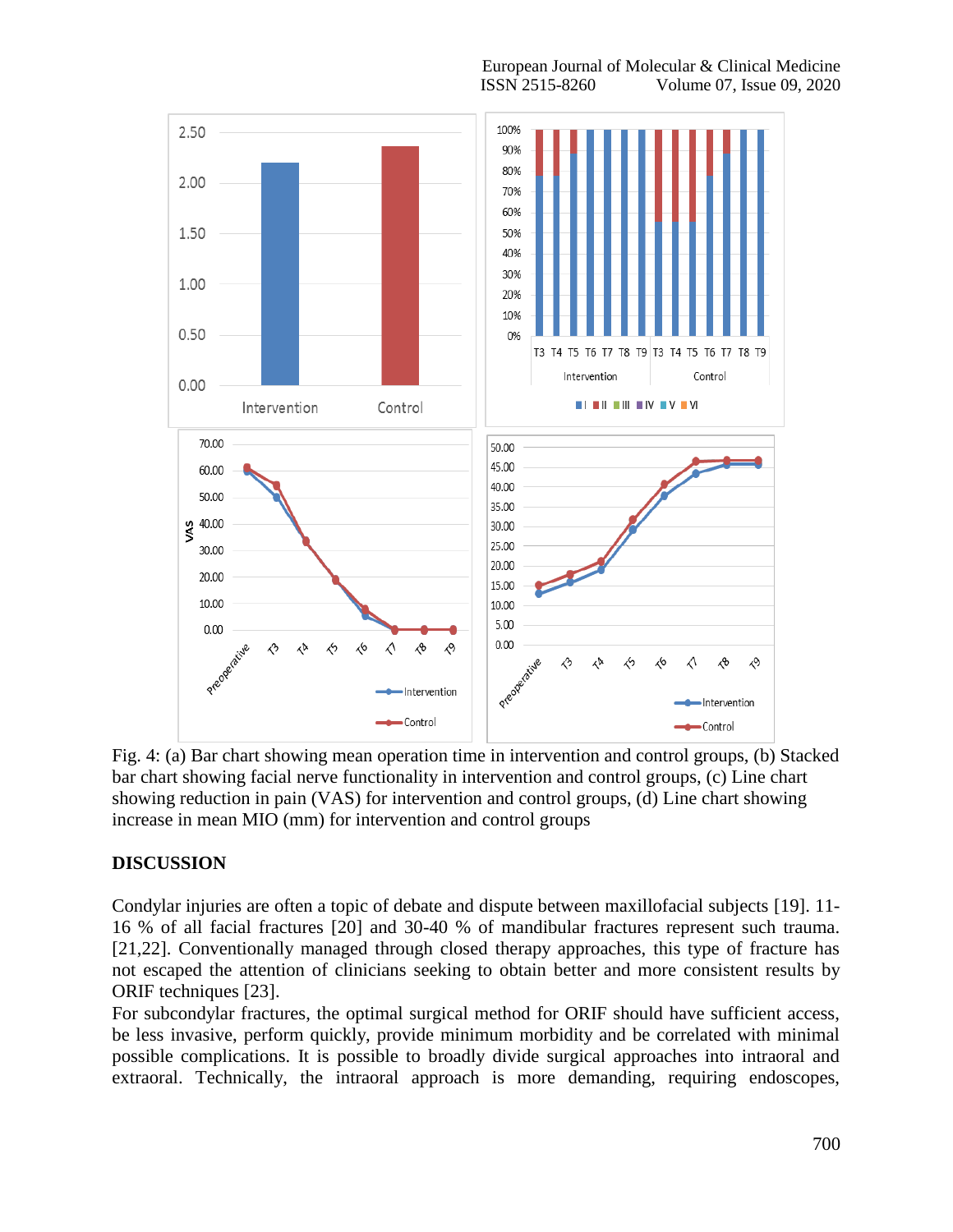particular training and longer operating periods. There are essentially three extraoral approaches, namely the preauricular, retromandibular, and submandibular.

Hinds and Girotti first identified the retromandibular incision in 1967 for good mandibular condyle exposure [24]. This incision permitted direct accessibility to the mandibular ramus and condylar process relative to the submandibular approach. The conventional retromandibular method crosses the parotid gland and involves careful dissection of branches of the facial nerve, which in 30-50 % of instances may contribute to temporary facial nerve paralysis due to intraoperative visualization of branches of the facial nerve [25, 26].

Our approach to the subcondyle and ramus area from a retroparotid path minimizes nerve injuries and gives sufficient access by pulling back the parotid gland in a higher and anterior direction and dissecting bluntly through the masseter muscle. Retroparotid is the approach and not trans-parotid or anteroparotid. To show the facial nerve branches, the parotid parenchyma is not dissected. Together with the parotid gland, the facial nerve branches are fully securely retracted superiorly and not by having a window for access among any two branches of the facial nerve. Unlike APTM or trans-parotid methods, this is where entry to the fracture site is through a window among the branches of the nerve. Without worrying of the facial nerve branches, the parotid gland could be retracted very easily since the dissection is carried out by making a cleavage between the parotid capsule and the underlying masseter muscle. In addition, the blunt dissection through the underlying masseter muscle allows broader and faster access to the fracture site after easily retracting the parotid gland.

"Functionally stable osteosynthesis" is the concept underlying open reduction and internal fixation utilizing miniplate osteosynthesis [27, 28]. In the mandibular body region, Champy defined the ideal osteosynthesis line, but owing to insufficient information, no such line was suggested in the condyle region.

To define the ideal line of osteosynthesis in the condyle region, Meyer et al. [29] tried to fill this void. In the condylar region, strain lines were found during biting forces in the area of molars. Therefore as initially suggested, adaptation of a single 4-hole miniplate did not offer dynamic osteosynthesis and resulted in plate fracture during function. The two-plate fixation (a miniplate parallel to the condylar axis and a second miniplate parallel to the mandibular notch) met dynamic osteosynthesis fulfilment, although it is difficult to adapt 2 miniplate in the condylar axis area owing to condylar neck constriction. Therefore, TCP utilization (Modus TCP 2.0 Medartis, Basel, Switzerland) has been studied by Meyer *et al.* in 2007 [30] and 2008 [14] in the open reduction and internal fixing of the fractures of the condylar. They proposed that in the anatomically constricted condylar neck area, TCP is formed for adaptation. TCP is positioned parallel to the condylar axis with one arm and parallel to the mandibular notch with another arm. This plate thus met the specifications of 2 single miniplates, however with decreased hardware. Because of its design, this plate offers three-dimensional stability. Due to decreased hardware, the infection rate is lower and allows reduced exposure as opposed to two 4-hole straight miniplates.

Our study compared the osteosynthesis in mandibular subcondylar fracture using the standard two 4-hole 2.0 mm straight miniplates versus a single Synthes MatrixMANDIBLE 1.0 mm trapezoidal-shaped miniplate. Since this plate was developed with 1.0 mm thickness, it was therefore hypothesized that it could offer better plate adaptation and reduced hardware.

In our study, a total of eighteen patients with subcondylar fractures were included which showed a high male predominance (55.55%) as compared to females (44.44%). The main etiology of the fractures was road traffic accidents in 14 patients (77.77%), and other causes in 4 patients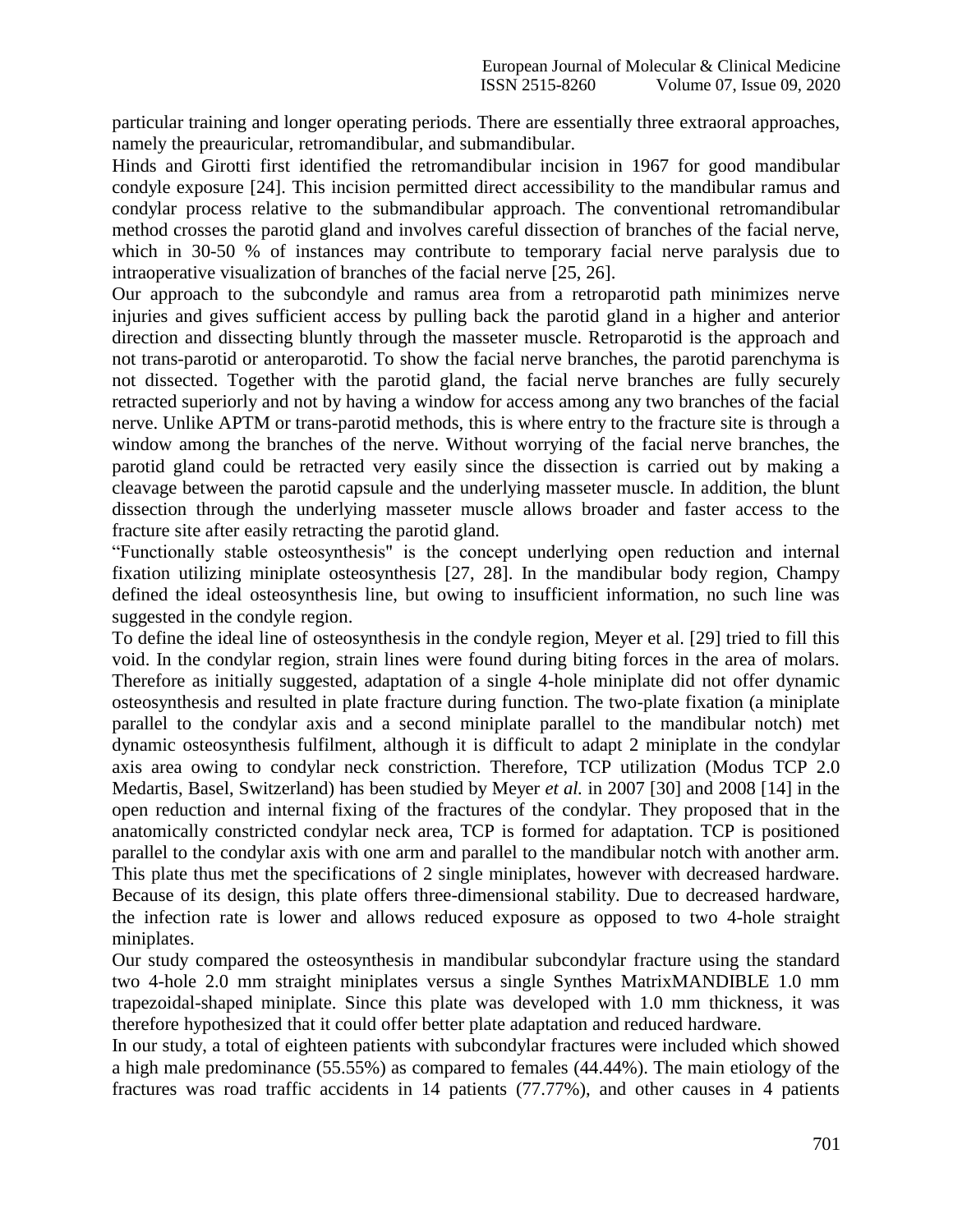(22.22%). The average age was 26.7 years at the time of the injury in the intervention group and 29.1 years in the control group. The parameters listed above, such as age, gender, and etiology of fracture showed no significant differences between the two treatment groups. These results were similar to other studies [31-33].

The results of the present study showed significantly shorter operation time when using the Synthes trapezoidal-shaped miniplates as compared to using the two 4-hole miniplates which could be explained by the fact that fewer hardware would require fewer time to be fixed. This was in accordance with other studies that compared single and two miniplates in fixation of subcondylar fractures [34,35].

In our study, the anatomic reduction of the subcondylar area was perfect in all cases of both groups in the immediate postoperative period as well as 6 months postoperatively, This was similar to previous studies using TCP [14,33,36,37] thus indicating that the trapezoidal-shaped Synthes miniplates in the mandibular subcondylar region may be a good substitute for osteosynthesis.

In our sample, hardware failure was 0 percent. In comparison to other research [34, 38-40], plate fracturing or bending was observed exclusively in stabilized cases with a single miniplate. The explanation for hardware failure might be that if positioned conventionally along the condylar neck, this plate is situated on the compression strain lines and completely contradicts the concepts of functionally stable osteosynthesis. However, two straight miniplates (a miniplate parallel to condylar axis and second miniplate parallel to mandibular notch) as well as trapezoidal plate (placed with one arm parallel to the condylar axis and second arm parallel to the mandibular notch), stable osteosynthesis is provided and the rate of hardware failure is reduced.

The most dreaded possibility of surgical intervention for condylar fractures in general is injury to the facial nerve. In our research, the probability of facial nerve injury was assessed as per the House-Brackmann Facial Nerve Grading System [41]. To assess the direction of recovery, this grading scale is deemed to accurately define the facial function of a patient and monitor patient status over time. As a rough scale, it was developed with the goal of putting patients in general categories. It therefore has broad applications and is trusted.

In this research, transient facial nerve weakening (grade II per House Brackmann system) occurred during the first three months postoperatively in 6 patients (2 patients in the trapezoidal miniplate group and 4 patients in the two 4-hole miniplates group). It's quietly obvious that in fractures that were treated using two 4-hole straight miniplates, transient facial nerve weakening happened more often, which could be explained by the extensive stretching of the marginal mandibular nerve needed and the time the tissues remains retracted during fixation of the extra hardware in the two miniplates group.

These findings are in line with prior clinical studies [42-44]. In 30% of instances, Manisali et al. [26] documented temporary facial nerve weakness, and in 17.2% of instances, Ellis et al. [45] reported temporary facial nerve weakness, but this was resolved in all instances throughout 3 months and no permanent nerve injury was reported; this is close to our clinical follow-up where full recovery happened at 3 months in both groups.

In this study, a satisfying occlusion was observed in all patients postoperatively which is consistent with other studies in the literature [46-49]. Teeth grinding was only done in 5 patients with minor occlusal disorders induced by premature contact after surgery. Jensen *et al.* [46] stated that minor post-surgery occlusion adjustment in 6 out of 15 patients was required. In 1 of the 17 patients who experienced endoscopy-assisted surgery, Gonzalez-Garcia et al. [47]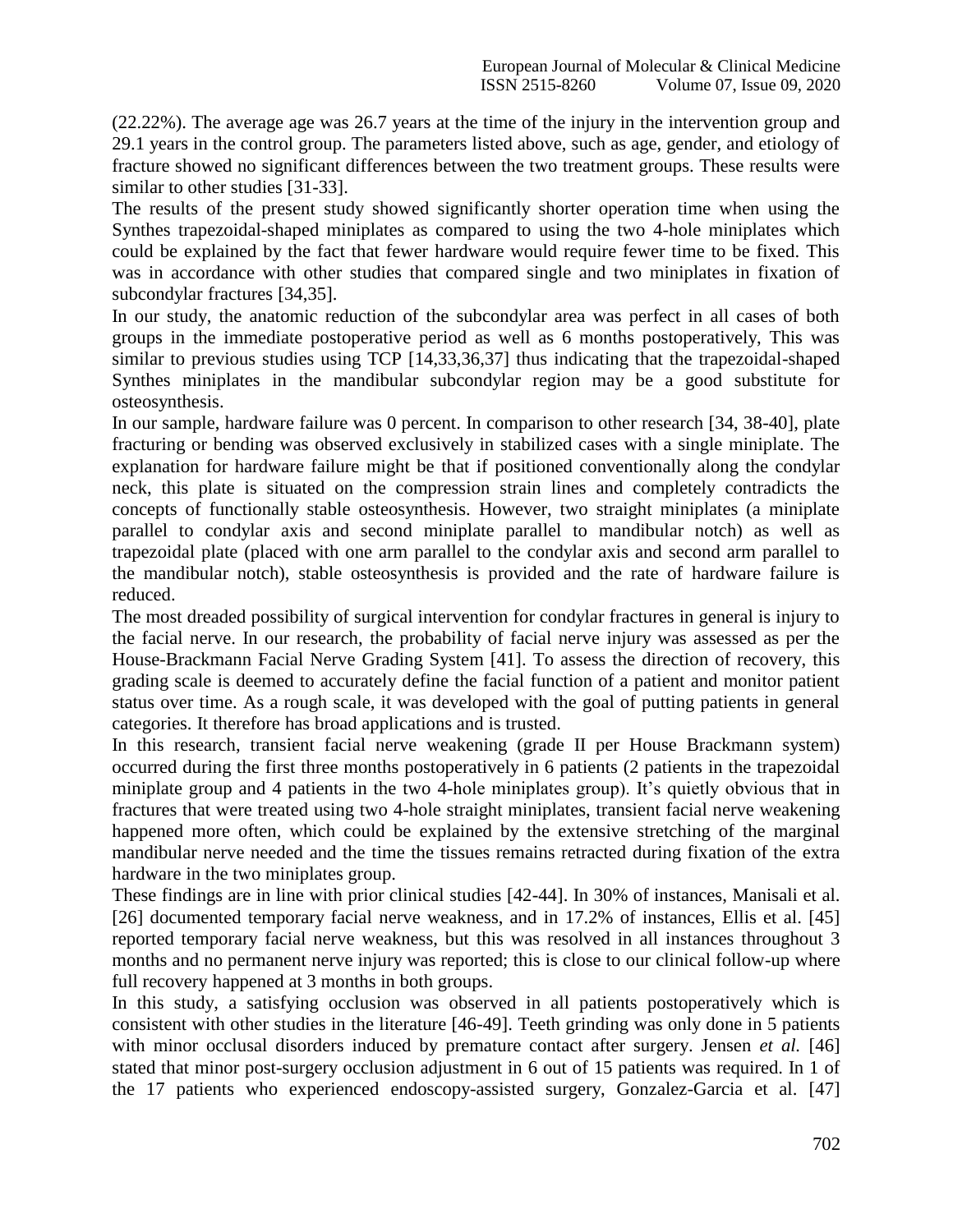reported minor occlusal changes. Centric occlusion in all 27 patients treated surgically without fixation was reported by Iizuka et al. [48]. In 10 surgically treated patients, Leiser et al. [49] found adequate occlusion.

At two months postoperatively, the MIO in all our patients was nearly maximum without lateral deviation and with stable individual centric occlusion and this was in accordance with Lachner *et al.* [50] who reported that all patients recovered within 8 weeks, within the usual range of motion.

Mean MIO recorded 44.94 mm (43.44 mm in the trapezoidal miniplate group and 46.44 mm in the two miniplates group). This result (MIO  $> 35$  mm) was also reported in previous studies [9, 51-64].

However in their studies, Bhagol et al. [65] and Singh et al. [66] recorded different findings in which the mean MIO became < 35 mm. In their reports, Yamamoto et al. [67] and Leiser et al. [49] recorded larger quantities of this variable. In addition, 13 studies were analyzed in a metaanalysis performed by Nussbaum et al. [68], and the average MIO in all of them became normal. In addition, Hlawitschka and Eckelt [69] stated that post-fracture, MIO became only marginally less preferable in patients than in other individuals. In a meta-analysis, Kyzas et al. [2] analyzed 20 studies and found that MIO was normal other than in two studies.

The post-operative recovery and healing phase was uneventful in all patients except some swellings and pain. In our study pain was normally experienced after surgeries then it decreased significantly after one week recording a mean of 33.33 in both groups then starting to subside gradually till it disappears completely by the postoperative  $8<sup>th</sup>$  week. The better stability of the fragments supplied by ORIF can be due to earlier pain resolution in our patients. These findings were similar to those of Singh *et al.,* [32], Danda *et al.* [70] and Haug and Assael [64].

# **CONCLUSION**

From our study of 18 condylar fractures it could be concluded that the use of SYNTHES<sup>®</sup> MatrixMANDIBLE trapezoidal plate in subcondylar fractures demonstrated significantly shorter operating time and non-significantly lower facial nerve affection in the first postoperative three months than the use of two four-hole straight miniplates.

There were no statistically significant differences among the two groups concerning accuracy of reduction, occlusion, maximum inter incisal opening, lateral deviation on opening and pain.

# **REFERENCES**

- 1. Choi KY, Yang JD, Chung HY, Cho BC. Current concepts in the mandibular condyle fracture management part II: open reduction versus closed reduction. Archives of plastic surgery. 2012 Jul;39(4):301.
- 2. Kyzas PA, Saeed A, Tabbenor O. The treatment of mandibular condyle fractures: a metaanalysis. Journal of Cranio-Maxillofacial Surgery. 2012 Dec 1;40(8):e438-52.
- 3. Devlin MF, Hislop WS, Carton AT. Open reduction and internal fixation of fractured mandibular condyles bya retromandibular approach: surgical morbidity and informed consent. British journal of oral and maxillofacial surgery. 2002 Feb 1;40(1):23-5.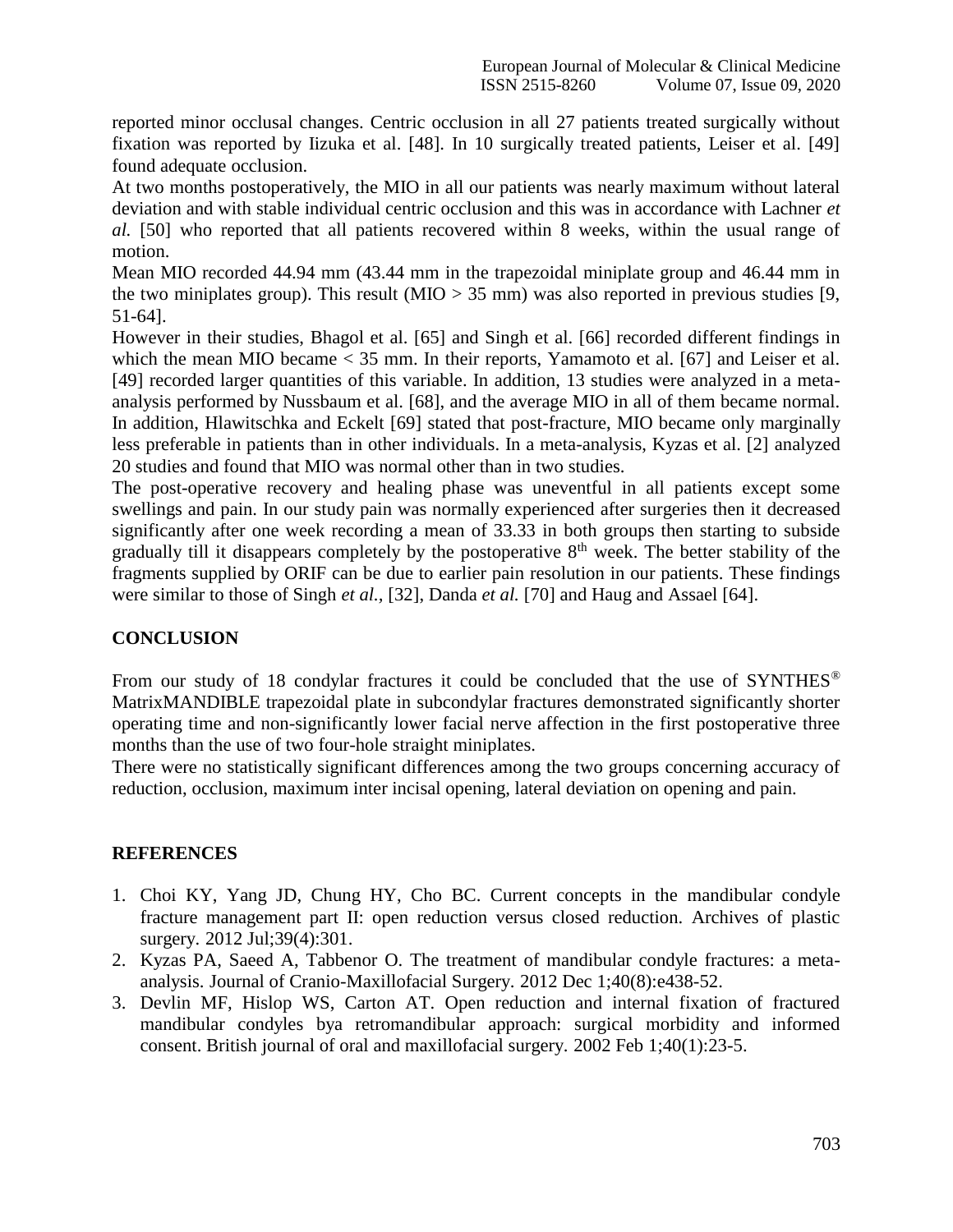- 4. Marker P, Nielsen A, Bastian HL. Fractures of the mandibular condyle. Part 2: results of treatment of 348 patients. British journal of oral and maxillofacial surgery. 2000 Oct 1;38(5):422-6.
- 5. Marker P, Nielsen A, Bastian HL. Fractures of the mandibular condyle. Part 1: patterns of distribution of types and causes of fractures in 348 patients. British journal of oral and maxillofacial surgery. 2000 Oct 1;38(5):417-21.
- 6. Loukota RA, Eckelt U, De Bont L, Rasse M. Subclassification of fractures of the condylar process of the mandible. British journal of oral and maxillofacial surgery. 2005 Feb 1;43(1):72-3.
- 7. Veras RB, Kriwalsky MS, Eckert AW, Schubert J, Maurer P. Long-term outcomes after treatment of condylar fracture by intraoral access: a functional and radiologic assessment. Journal of oral and maxillofacial surgery. 2007 Aug 1;65(8):1470-6.
- 8. Abdel-Galil K, Loukota R. Fractures of the mandibular condyle: evidence base and current concepts of management. British journal of oral and maxillofacial surgery. 2010 Oct 1;48(7):520-6.
- 9. Schneider M, Erasmus F, Gerlach KL, Kuhlisch E, Loukota RA, Rasse M, Schubert J, Terheyden H, Eckelt U. Open reduction and internal fixation versus closed treatment and mandibulomaxillary fixation of fractures of the mandibular condylar process: a randomized, prospective, multicenter study with special evaluation of fracture level. Journal of oral and maxillofacial surgery. 2008 Dec 1;66(12):2537-44.
- 10. Aquilina P, Chamoli U, Parr WC, Clausen PD, Wroe S. Finite element analysis of three patterns of internal fixation of fractures of the mandibular condyle. British journal of oral and maxillofacial surgery. 2013 Jun 1;51(4):326-31.
- 11. Hyde N, Manisali M, Aghabeigi B, Sneddon K, Newman L. The role of open reduction and internal fixation in unilateral fractures of the mandibular condyle: a prospective study. British journal of oral and maxillofacial surgery. 2002 Feb 1;40(1):19-22.
- 12. Rallis G, Mourouzis C, Ainatzoglou M, Mezitis M, Zachariades N. Plate osteosynthesis of condylar fractures: a retrospective study of 45 patients. Quintessence international. 2003 Jan 1;34(1).
- 13. Singh G, Mohammad S, Das S, Passi D, Vishwakarma K, Mahajan N. Trapezoidal condylar plate: report of 15 cases in the management of mandibular subcondylar fracture. Journal of advanced medical and dental sciences research. 2013;1(2):13-8.
- 14. Meyer C, Zink S, Chatelain B, Wilk A. Clinical experience with osteosynthesis of subcondylar fractures of the mandible using TCP® plates. Journal of Cranio-Maxillofacial Surgery. 2008 Jul 1;36(5):260-8.
- 15. Choi BH, Yi CK, Yoo JH. Clinical evaluation of 3 types of plate osteosynthesis for fixation of condylar neck fractures. Journal of oral and maxillofacial surgery. 2001 Jul 1;59(7):734-7.
- 16. Kanno T, Sukegawa S, Tatsumi H, Nariai Y, Ishibashi H, Furuki Y, Sekine J. The retromandibular transparotid approach for reduction and rigid internal fixation using two locking miniplates in mandibular condylar neck fractures. International journal of oral and maxillofacial surgery. 2014 Feb 1;43(2):177-84.
- 17. Dalla Torre D, Burtscher D, Widmann G, Pichler A, Rasse M, Puelacher W. Surgical treatment of mandibular condyle fractures using the retromandibular anterior transparotid approach and a triangular-positioned double miniplate osteosynthesis technique: a clinical and radiological evaluation of 124 fractures. Journal of cranio-maxillofacial surgery. 2015 Jul 1;43(6):944-9.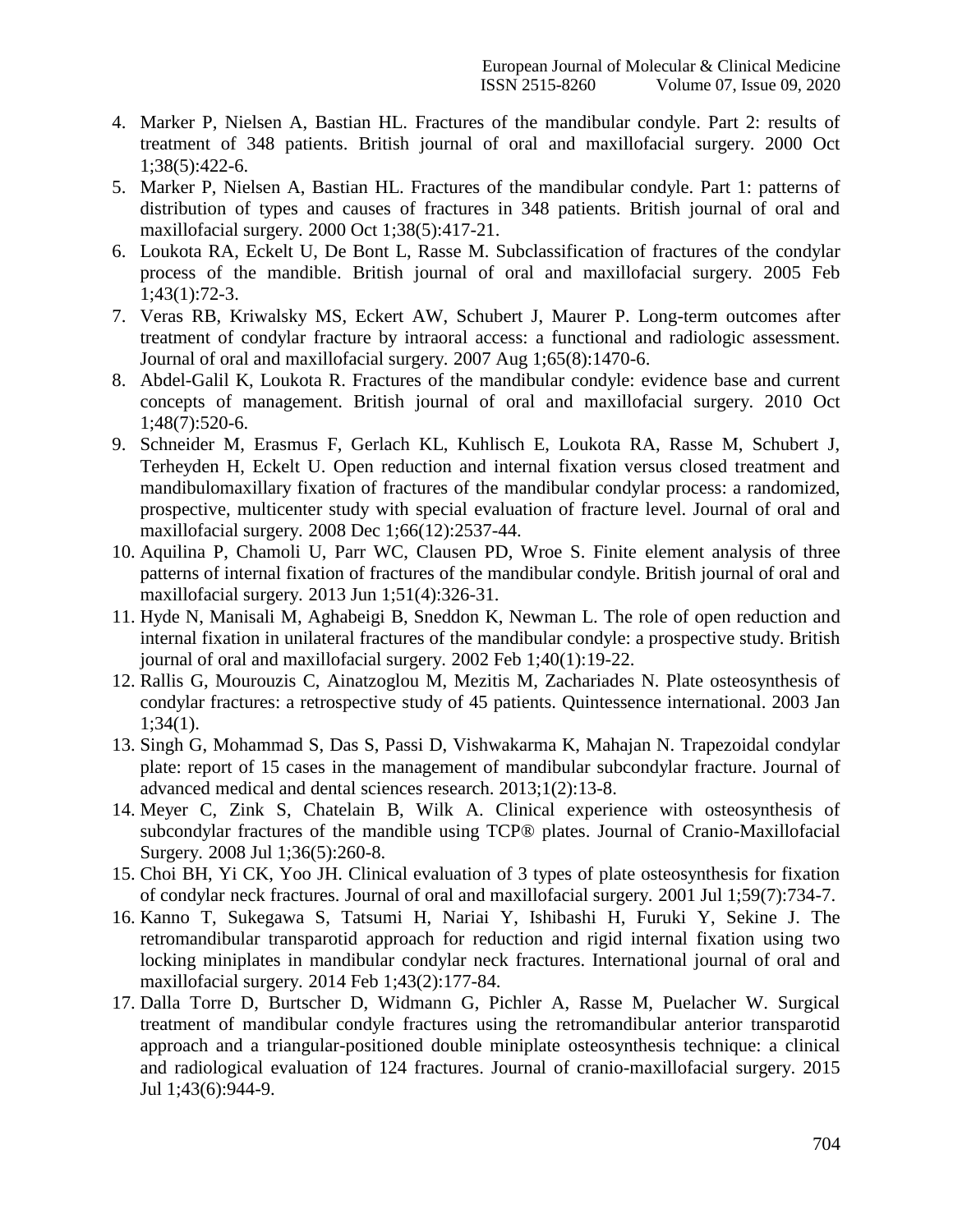- 18. Ellis E, Palmieri C, Throckmorton G. Mandibular motion after closed and open treatment of unilateral mandibular condylar process fractures. Journal of oral and maxillofacial surgery. 1999 Jul 1;57(7):764-75.
- 19. Gupta M, Iyer N, Das D, Nagaraj J. Analysis of different treatment protocols for fractures of condylar process of mandible. Journal of oral and maxillofacial surgery. 2012 Jan 1;70(1):83- 91.
- 20. Chrcanovic BR. Factors influencing the incidence of maxillofacial fractures. Oral and maxillofacial surgery. 2012 Mar 1;16(1):3-17.
- 21. Zandi M, Khayati A, Lamei A, Zarei H. Maxillofacial injuries in western Iran: a prospective study. Oral and maxillofacial surgery. 2011 Dec 1;15(4):201-9.
- 22. Chrcanovic BR, Abreu MH, Freire-Maia B, Souza LN. 1,454 mandibular fractures: a 3-year study in a hospital in Belo Horizonte, Brazil. Journal of cranio-maxillofacial surgery. 2012 Feb 1;40(2):116-23.
- 23. Dahlström L, Kahnberg KE, Lindahl L. 15 years follow-up on condylar fractures. International journal of oral and maxillofacial surgery. 1989 Feb 1;18(1):18-23.
- 24. Hinds EC, Girotti WJ. Vertical subcondylar osteotomy: a reappraisal. Oral surgery, oral medicine, oral pathology. 1967 Aug 1;24(2):164-70.
- 25. Trost O, Trouilloud P, Malka G. Open reduction and internal fixation of low subcondylar fractures of mandible through high cervical transmasseteric anteroparotid approach. Journal of oral and maxillofacial surgery. 2009 Nov 1;67(11):2446-51.
- 26. Manisali M, Amin M, Aghabeigi B, Newman L. Retromandibular approach to the mandibular condyle: a clinical and cadaveric study. International journal of oral and maxillofacial surgery. 2003 Jun 1;32(3):253-6.
- 27. Champy M, Wilk A, Schnebelen JH. Die Behandlung von Mandibulafrakturenmittels Osteosynthese ohne Ruhigstellung nach der Technik von F.X. Michelet. Zahn Mund Kieferheilk 1975;63:339–341.
- 28. Champy M, Lodde JP, Schmitt R, Jaeger JH, Muster D. Mandibular osteosynthesis by miniature screwed plates via a buccal approach. Journal of maxillofacial surgery. 1978 Jan 1;6:14-21.
- 29. Meyer C, Kahn JL, Boutemi P, Wilk A. Photoelastic analysis of bone deformation in the region of the mandibular condyle during mastication. Journal of cranio-maxillofacial surgery. 2002 Jun 1;30(3):160-9.
- 30. Meyer C, Martin E, Jean-Luc KA, Simone ZI. Development and biomechanical testing of a new osteosynthesis plate (TCP®) designed to stabilize mandibular condyle fractures. Journal of cranio-maxillofacial surgery. 2007 Mar 1;35(2):84-90.
- 31. Eckelt U, Schneider M, Erasmus F, Gerlach KL, Kuhlisch E, Loukota R, Rasse M, Schubert J, Terheyden H. Open versus closed treatment of fractures of the mandibular condylar process: a prospective randomized multi-centre study. Journal of cranio-maxillofacial surgery. 2006 Jul;34(5):306-14.
- 32. Singh V, Bhagol A, Goel M, Kumar I, Verma A. Outcomes of open versus closed treatment of mandibular subcondylar fractures: a prospective randomized study. Journal of Oral and Maxillofacial Surgery. 2010 Jun 1;68(6):1304-9.
- 33. Chaudhary M, Pant H, Singh M, Vashistha A, Kaur G. Evaluation of trapezoidal-shaped 3-D plates for internal fixation of mandibular subcondylar fractures in adults. Journal of oral biology and craniofacial research. 2015 Sep 1;5(3):134-9.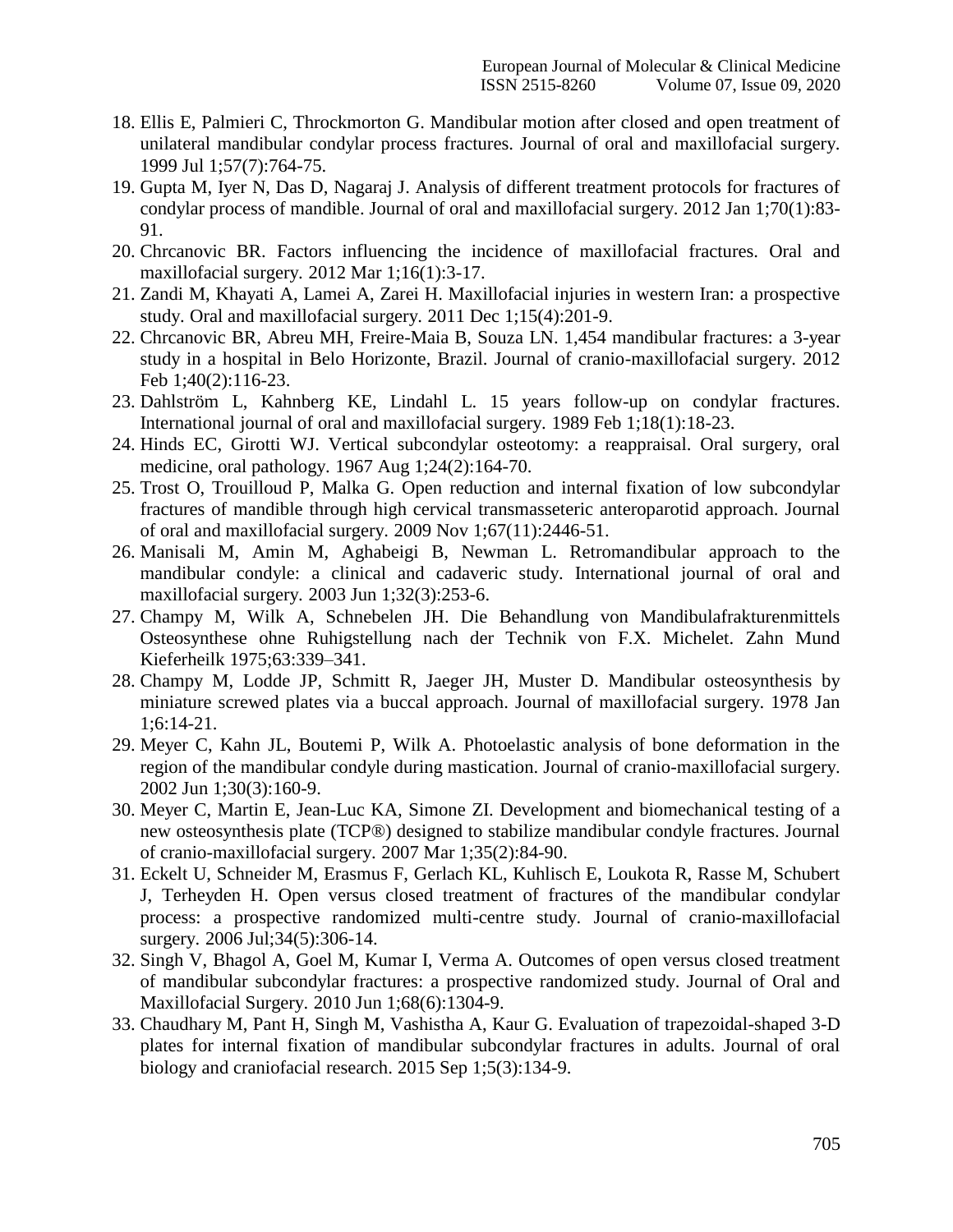- 34. Rai A. Comparison of single vs double noncompression miniplates in the management of subcondylar fracture of the mandible. Annals of maxillofacial surgery. 2012 Jul;2(2):141.
- 35. Ashor MH, Salah AM, Shindy MI, Selim HA, Metwaly SA, Behairy GG. Clinical and radiographic outcomes of rhomboid plate in management of subcondylar fractures: prospective randomized controlled trial. Egyptian journal of oral & maxillofacial surgery. 2018;9(1).
- 36. Zrounba H, Lutz JC, Zink S, Wilk A. Epidemiology and treatment outcome of surgically treated mandibular condyle fractures. A five years retrospective study. Journal of craniomaxillofacial surgery. 2014 Sep 1;42(6):879-84.
- 37. Spinzia A, Patrone R, Belli E, Orabona GD, Ungari C, Filiaci F, Agrillo A, De Riu G, Meloni SM, Liberatore G, Piombino P. Open reduction and internal fixation of extracapsular mandibular condyle fractures: a long-term clinical and radiological follow-up of 25 patients. BMC surgery. 2014 Dec;14(1):68.
- 38. Ellis E, Dean J. Rigid fixation of mandibular condyle fractures. Oral surgery, oral medicine, oral pathology. 1993 Jul 1;76(1):6-15.
- 39. Hammer B, Schier P, Prein J. Osteosynthesis of condylar neck fractures: a review of 30 patients. British journal of oral and maxillofacial surgery. 1997 Aug;35(4):288-91.
- 40. Vesnaver A, Gorjanc M, Eberlinc A, Dovšak DA, Kansky AA. The periauricular transparotid approach for open reduction and internal fixation of condylar fractures. Journal of craniomaxillofacial surgery. 2005 Jun 1;33(3):169-79.
- 41. House JW. brackmann DE. Facial nerve grading system. Otolaryngol Head Neck Sug. 1985 Apr;93(2):146-7.
- 42. Yang L, Patil PM. The retromandibular transparotid approach to mandibular subcondylar fractures. International journal of oral and maxillofacial surgery. 2012 Apr 1;41(4):494-9.
- 43. Narayanan V, Kannan R, Sreekumar K. Retromandibular approach for reduction and fixation of mandibular condylar fractures: a clinical experience. International journal of oral and maxillofacial surgery. 2009 Aug 1;38(8):835-9.
- 44. Bindra S, Choudhary K, Sharma P, Sheorain A, Sharma CB. Management of mandibular sub condylar and condylar fractures using retromandibular approach and assessment of associated surgical complications. Journal of maxillofacial and oral surgery. 2010 Dec 1;9(4):355-62.
- 45. Ellis III E, McFadden D, Simon P, Throckmorton G. Surgical complications with open treatment of mandibular condylar process fractures. Journal of oral and maxillofacial surgery. 2000 Sep 1;58(9):950-8.
- 46. Jensen T, Jensen J, Nørholt SE, Dahl M, Lenk-Hansen L, Svensson P. Open reduction and rigid internal fixation of mandibular condylar fractures by an intraoral approach: a long-term follow-up study of 15 patients. Journal of oral and maxillofacial surgery. 2006 Dec 1;64(12):1771-9.
- 47. González-García R, Sanromán JF, Goizueta-Adame C, Rodríguez-Campo FJ, Cho-Lee GY. Transoral endoscopic-assisted management of subcondylar fractures in 17 patients: an alternative to open reduction with rigid internal fixation and closed reduction with maxillomandibular fixation. International journal of oral and maxillofacial surgery. 2009 Jan 1;38(1):19-25.
- 48. Iizuka T, Lädrach K, Geering AH, Raveh J. Open reduction without fixation of dislocated condylar process fractures: long-term clinical and radiologic analysis. Journal of oral and maxillofacial surgery. 1998 May 1;56(5):553-61.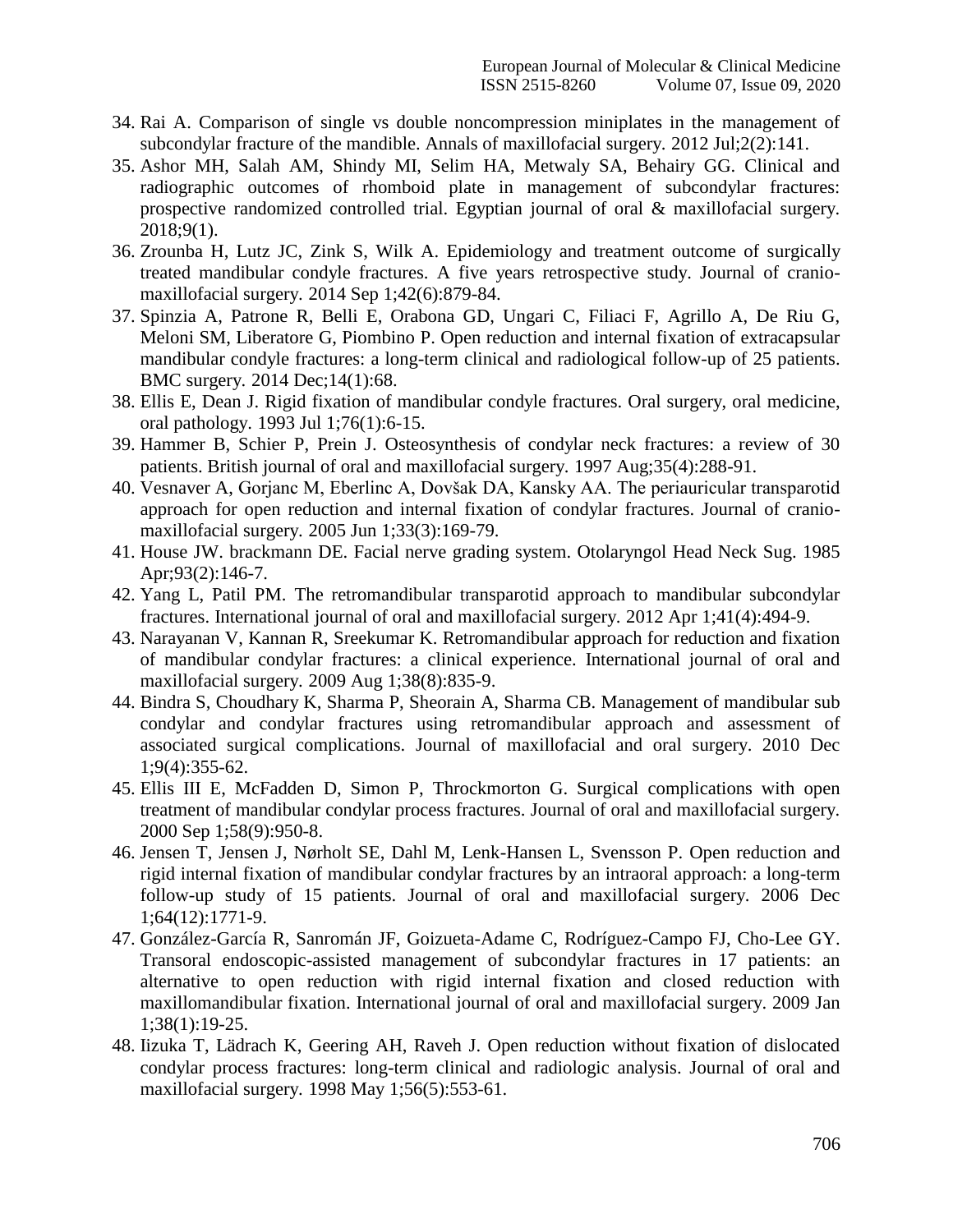- 49. Leiser Y, Peled M, Braun R, Abu-El Naaj I. Treatment of low subcondylar fractures: a 5-year retrospective study. International journal of oral and maxillofacial surgery. 2013 Jun 1;42(6):716-20.
- 50. Lachner J, Clanton JT, Waite PD. Open reduction and internal rigid fixation of subcondylar fractures via an intraoral approach. Oral surgery, oral medicine, oral pathology and oral radiology. 1991 Mar 1;71(3):257-61.
- 51. Nogami S, Yamauchi K, Kataoka Y, Takano H, Yamashita Y, Takahashi T. Clinical comparison between arthrocentesis and conventional conservative treatment with maxillomandibular fixation for unilateral high condylar fractures. Journal of oral rehabilitation. 2014 Feb;41(2):141-7.
- 52. Landes CA, Day K, Lipphardt R, Sader R. Closed versus open operative treatment of nondisplaced diacapitular (Class VI) fractures. Journal of oral and maxillofacial surgery. 2008 Aug 1;66(8):1586-94.
- 53. De Riu G, Gamba U, Anghinoni M, Sesenna E. A comparison of open and closed treatment of condylar fractures: a change in philosophy. International journal of oral and maxillofacial surgery. 2001 Oct 1;30(5):384-9.
- 54. Niezen ET, Bos RR, De Bont LG, Stegenga B, Dijkstra PU. Complaints related to mandibular function impairment after closed treatment of fractures of the mandibular condyle. International journal of oral and maxillofacial surgery. 2010 Jul 1;39(7):660-5.
- 55. Villarreal PM, Monje F, Junquera LM, Mateo J, Morillo AJ, González C. Mandibular condyle fractures: determinants of treatment and outcome. Journal of oral and maxillofacial surgery. 2004 Feb 1;62(2):155-63.
- 56. Shen L, Li P, Li J, Long J, Tian W, Tang W. Management of superolateral dislocation of the mandibular condyle: a retrospective study of 10 cases. Journal of cranio-maxillofacial surgery. 2014 Jan 1;42(1):53-8.
- 57. Silvennoinen U, Raustia AM, Lindqvist C, Olkarinen K. Occlusal and temporomandibular joint disorders in patients with unilateral condylar fracture: A prospective one-year study. International journal of oral and maxillofacial surgery. 1998 Aug  $1:27(4):280-5$ .
- 58. Throckmorton GS, Ellis III E. Recovery of mandibular motion after closed and open treatment of unilateral mandibular condylar process fractures. International journal of oral and maxillofacial surgery. 2000 Dec 1;29(6):421-7.
- 59. Forouzanfar T, Lobbezoo F, Overgaauw M, de Groot A, Kommers S, van Selms M, van den Bergh B. Long-term results and complications after treatment of bilateral fractures of the mandibular condyle. British journal of oral and maxillofacial surgery. 2013 Oct 1;51(7):634- 8.
- 60. Sforza C, Ugolini A, Sozzi D, Galante D, Mapelli A, Bozzetti A. Three-dimensional mandibular motion after closed and open reduction of unilateral mandibular condylar process fractures. Journal of cranio-maxillofacial surgery. 2011 Jun 1;39(4):249-55.
- 61. Kondoh T, Hamada Y, Kamei K, Kobayakawa M, Horie A, Iino M, Kobayashi K, Seto K. Comparative study of intra-articular irrigation and corticosteroid injection versus closed reduction with intermaxillary fixation for the management of mandibular condyle fractures. Oral surgery, oral medicine, oral pathology, oral radiology, and endodontology. 2004 Dec 1;98(6):651-6.
- 62. Landes CA, Lipphardt R. Prospective evaluation of a pragmatic treatment rationale: open reduction and internal fixation of displaced and dislocated condyle and condylar head fractures and closed reduction of non-displaced, non-dislocated fractures: Part I: condyle and